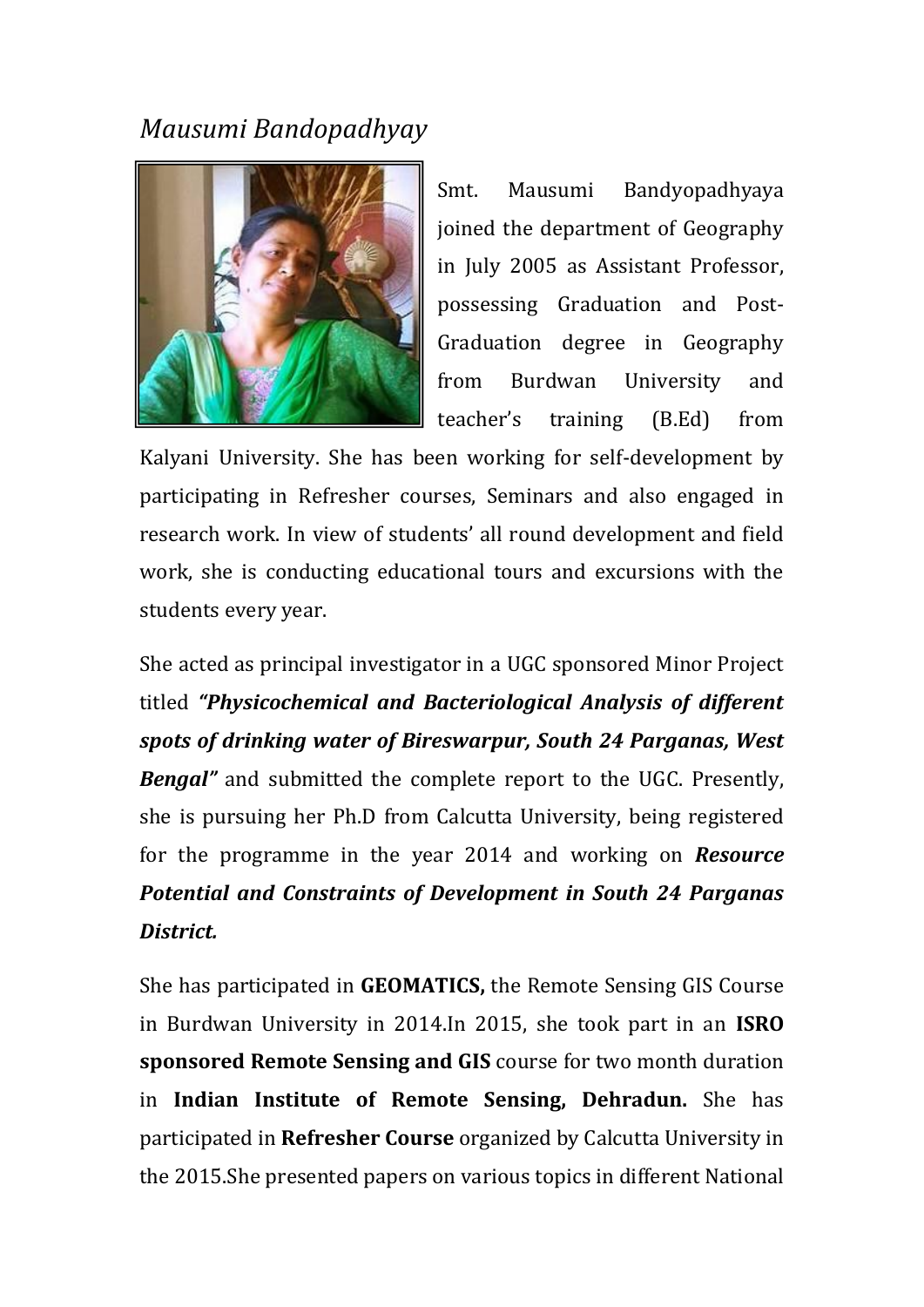and International Seminars in Annamalai University, Benaras Hindu University, Calcutta University and Burdwan University. Her research paper **"Trend and Impact of Urbanization in the district of South 24 Parganas ,West Bengal"** has been published in the research journal "**Bhabachakra**" published by the college.

## YEAR DURATION NAME OF THE COURSE ORGANISER SPONSORED BY 2014 | 21 Days | GEOMATICS | BURDWAN UNIVERSITY GOVT.OF WEST BENGAL 2015 24 Days REFRESHER COURSE **CALCUTTA** UNIVERSITY C.U.  $2015$  53 Days NNRMS IN GIS AND REMOTE **SENSING** INDIAN INSTITUTE OF REMOTE SENSING,DEHRADUN ISRO

## **Details about the courses attended in the last three years:**

## **Details of Paper presentation at Seminars:**

| Date             | Topic                         | Nature of the Seminar and Organizer  |
|------------------|-------------------------------|--------------------------------------|
| 28 <sup>th</sup> | Trend of urbanization<br>in l | International seminar; Department of |
| December         | South 24Parganas District,    | Geography, BHU.                      |
| 2013             | West Bengal                   |                                      |
| 19 <sup>th</sup> | Accession<br>of<br>Resources  | International Seminar; Institute of  |
| December         | through Poverty Alleviation   | Landscape, Ecology and               |
| 2014             | Programme:A Block level       | Ekistics, Kolkata                    |